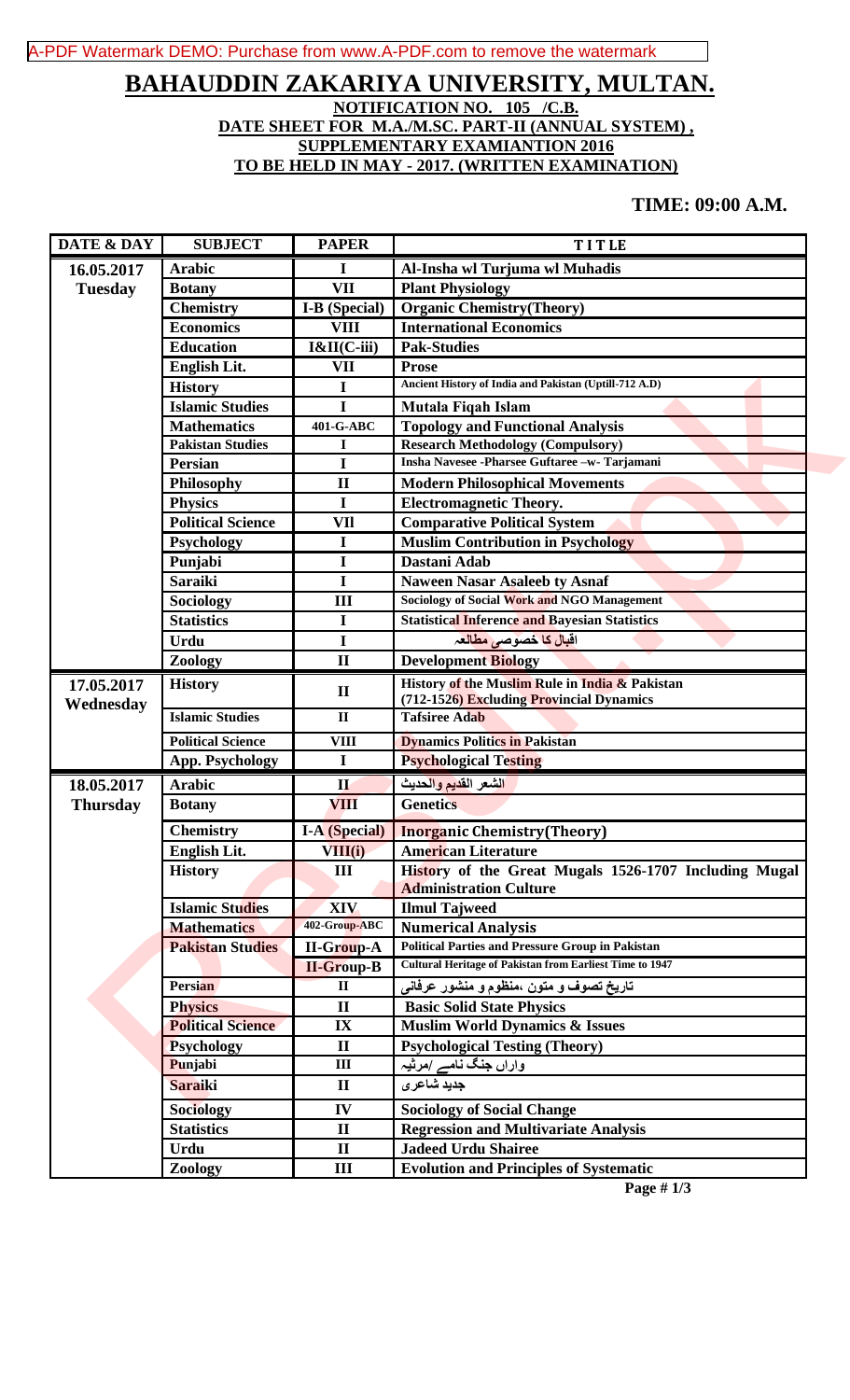| DATE & DAY      | <b>SUBJECT</b>                         | <b>PAPER</b>              | TITLE                                                                                                       |
|-----------------|----------------------------------------|---------------------------|-------------------------------------------------------------------------------------------------------------|
| 19.05.2017      | <b>Arabic</b>                          | VI-i                      | Al-Adab Al-Arabi Fi Shubat-ul-Qaria                                                                         |
| Friday          |                                        | VI-ii                     | Al-Adab Al-Arabi Fi Undlas                                                                                  |
|                 | <b>History</b>                         | IV                        | History of the Later Mughals (1707-1857)                                                                    |
|                 | <b>Islamic Studies</b>                 | <b>VI</b>                 | Islam aur Moasar-Moashee Afkar-w-Masail                                                                     |
|                 | <b>Political Science</b>               | $\mathbf X$               | <b>External Relations of Pakistan</b>                                                                       |
|                 | <b>Arabic</b>                          | III                       | <b>Aloomal Balghanh</b>                                                                                     |
|                 | <b>Botany</b>                          | IX                        | <b>Plant Bio-Chemistry</b>                                                                                  |
|                 | <b>Chemistry</b>                       | I-D(Special)              | <b>Analytical Chemistry Theory</b>                                                                          |
|                 | <b>Economics</b>                       | XI                        | <b>Managerial Economics</b>                                                                                 |
|                 | English Lit.                           | IX                        | <b>Post Colonel Literature</b>                                                                              |
|                 | <b>History</b>                         | $\mathbf{V}$              | History of the Punjab(1752-1949)                                                                            |
|                 | <b>Islamic Studies</b>                 | <b>VII</b>                | <b>Tareekh Tamadan Islam</b>                                                                                |
|                 | <b>Mathematics</b>                     | 403-G-ABC                 | <b>Mathematical Statistics</b>                                                                              |
|                 | <b>Pakistan Studies</b>                | <b>III-Group-A</b>        | Bureaucracy, Military & Pol/System of Pakistan                                                              |
| 20.05.2017      |                                        | <b>III-Group-B</b>        | Pakistani Languages and Literature                                                                          |
| <b>Saturday</b> | <b>Persian</b>                         | III                       | <b>Iqbal Shanasee</b>                                                                                       |
|                 | <b>Physics</b>                         | $\mathbf{III}$            | <b>Nuclear Physics</b>                                                                                      |
|                 | <b>Political Science</b>               | XI                        | <b>Comparative local Govt System with Special Reference to Pakistan</b>                                     |
|                 | Psychology                             | III                       | <b>Development Psychology</b>                                                                               |
|                 | <b>Saraiki</b>                         | IV                        | Tahkeek Nazria tee amal                                                                                     |
|                 | Sociology                              | $VI-(i)$                  | <b>Social Problem of Pakistan</b>                                                                           |
|                 | <b>Statistics</b>                      | $\mathbf{III}$            | <b>Economics and Time Series Analysis</b>                                                                   |
|                 | <b>Urdu</b>                            | III                       | <b>Jadeed Asnaf Nasar</b>                                                                                   |
|                 | Zoology                                | Special-1-B               | <b>Entomology</b>                                                                                           |
| 22.05.2017      | <b>Arabic</b>                          | IV                        | <b>Al Naqed</b>                                                                                             |
| <b>Monday</b>   | <b>Botany</b>                          | <b>Ad-Course-I</b>        | <b>Stress Physiology</b>                                                                                    |
|                 | <b>Economics</b>                       | IX                        | <b>Econometrics</b>                                                                                         |
|                 | <b>History</b>                         | VI                        | <b>Regional History (History of Multan-712-1947</b>                                                         |
|                 | <b>Islamic Studies</b>                 | VIII                      | <b>Moasar Muslim Duniya</b>                                                                                 |
|                 | <b>Mathematics</b>                     | 404-Group-A-B-C<br>Part-A | <b>Programming Languages</b>                                                                                |
|                 |                                        | 404                       | Computer App.& Prog. & Mathematic                                                                           |
|                 | <b>Pakistan Studies</b>                | <b>IV-Group-A</b>         | <b>Strategic Problems &amp; Defense Policy of Pakistan</b>                                                  |
|                 |                                        | <b>IV-Group-B</b>         | <b>Development of Mystical Thought in South Asia</b>                                                        |
|                 | <b>Persian</b>                         | IV                        | تاریخ ادبیات ایرا <i>ن</i>                                                                                  |
|                 | <b>Physics</b>                         | IV                        | <b>Atomic and Molecular Physics and Photonics</b>                                                           |
|                 | <b>Political Science</b>               | XII                       | <b>Public Administration with Special References to Pakistan</b>                                            |
|                 | <b>Psychology</b>                      | IV                        | <b>Behavioral neuro-Science</b>                                                                             |
|                 | <b>Statistics</b>                      | $IV-V(ii)$                | <b>Operation Research and Discussions Theory</b>                                                            |
|                 | <b>Urdu</b>                            | IV.                       | Lasaniyat                                                                                                   |
| 23.05.2017      | <b>Chemistry</b>                       | <b>ABCDE(IV)</b>          | Industrial & Environmental Chemistry(Comp.)                                                                 |
|                 |                                        |                           | <b>Finical Economics</b>                                                                                    |
| <b>Tuesday</b>  | <b>Economics</b>                       | $\mathbf X$               |                                                                                                             |
|                 |                                        |                           | <b>Novel</b>                                                                                                |
|                 | <b>English Lit.</b>                    | X                         | History of the Ummayads & the Abbasides 661-1258                                                            |
|                 | <b>History</b>                         | VII                       |                                                                                                             |
|                 | <b>Islamic Studies</b><br>Pol./Science | IX<br>XIII                | Phalsapha aur ilmul Kalam<br>Foreign Policy of Major Powers U.S.A. Russian , China France and Britain with  |
|                 |                                        | XXII                      | Special Reference Middle East, South Asia & South East Asia.<br><b>Political Parties and Pressure Group</b> |

**Page # 2/3**